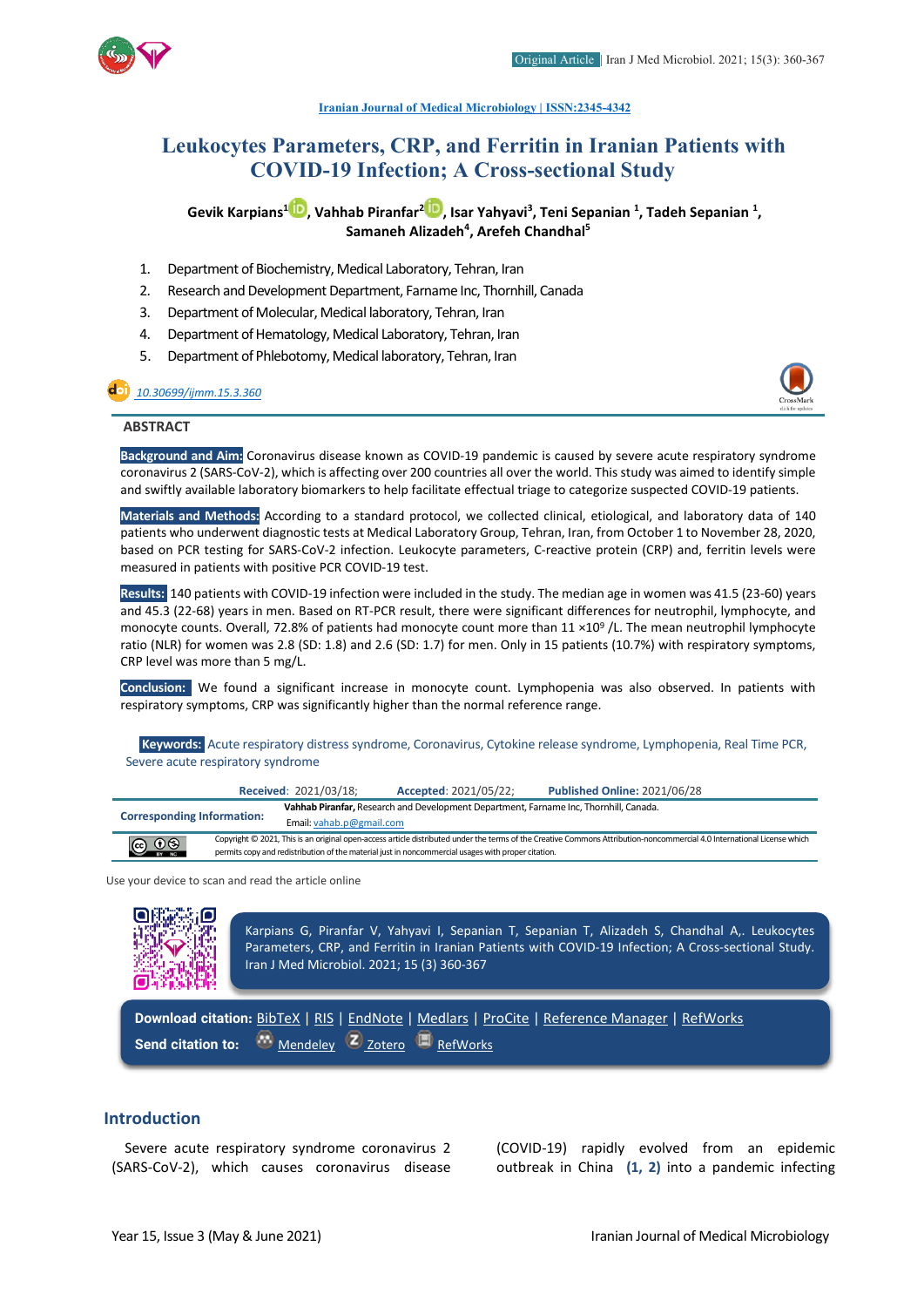people all over the world **(3)**. COVID-19 is a virusinduced respiratory disease, which is progressed to the Acute Respiratory Distress Syndrome (ARDS), hyper inflammation, and leukocytes count variation **(4)**. It has been testified that ACE2 is the main receptor of the host cell for the human pathogenic coronaviruses; SARS-CoV-1, MERS and SARS-CoV-2. It plays a key role in the virus entry into the cell, viral spreading and its pathogenesis **(5, 6)**. Although the airways are the main locations for COVID-19 infection, the virus can distribute systemically. The epithelial and endothelial cells that express the ACE2 receptor are the major targets for viral infection **(7)**. Nasoph aryngeal epithelium is an early target for the infection and plays a role in inflammatory cytokine responses through macrophages **(8)**. Cytokine release syndrome (CRS) is a form of systemic inflammatory reaction triggered by various factors especially infections **(9)**. The CRS occurs when pro-inflammatory cytokines are released from large numbers of activated leucocytes **(10)**. The IL-6 and granulocyte macrophage-colony stimulating factor (GM-CSF), which both increase during the cytokine storm in the COVID-19 patients, regulate monocyte activation **(10, 11)**. The IL-6 is the leading stimulator of the most acute-phase proteins production and controls monocyte activation and differentiation **(11)**. The GM-CSF is another cytokine related to the monocyte/macrophage activation that has an important influence under inflammatory conditions, by promoting neutrophils and monocytes proliferation, maturation, and migration **(12)**. The GM-CSF stimulates stem cells to produce monocytes and granulocytes, and promotes migration of mono-cytes to the inflammatory sites and differentiation into the inflammatory macrophages **(13)**. The extreme activation of monocyte-macrophage may cause subsequent respiratory failure in the patients with severe respiratory infection.

Ferritin and CRP are used as early markers for infections **(14)** and are highly increased along with inflammatory cytokines. The essential measures to predict the mortality and severity of COVID-19 infection are clinical and laboratory biomarkers. Leukocyte changes such as neutrophilia, lymphopenia, and neutrophil-to-lymphocyte ratio (NLR) **(15)**, could be used as predictors for the severity of COVID-19 infection. The aim of this research was to evaluate the associatiation of leukocytes, CRP, and ferritin with COVID-19 severity in the patients with positive PCR test for the COVID-19.

# **Materials and Methods**

#### **Study Population and Laboratory Methods**

This study was conducted by Medical Laboratory Group in Tehran during the peak of COVID-19 epidemic between October 1 and November 28, 2020**.**  All subjects were Iranian and lived in Tehran. Suspected patients have been referred to our laboratory for Polymerase Chain Reaction (PCR) testing. Necessary information such as drug use and underlying diseases were also recorded. A nasoph-arynx sample for PCR was collected. Also, a blood sample was obtained from the cubital vein. In all tests, tubes without anti-preservative were used for the tests. After clot formation, samples were centrifuged for 15 minutes at 2500 rpm, the serum samples were separated and sent to the biochemistry section. Blood for CBC test was collected in EDTA K2 anticoagulant tubes. After testing daily, patients' serum was stored at -20 C for one week. The Cobas 6000 device, Sysmex XN 1000 Hematology inurement, real time PCR Roche were used for testing. Nasal-pharyngeal swabs and venous blood samples were examined by Medical Laboratory Group.

In this study, CRP was checked using particle enhanced turbid metric method, ferritin test with method, particle enhanced immune turbid metric assay and CBC test with flow cytometry, fluorescent technologies. [Table 1](#page-2-0) shows the information related to the normal range and test reading range. The RNA samples were extracted using Roje kit (Viga SARS-COV-2, ROJE Technologies, Iran) and subjected to realtime Revers Transcription Polymerase Chain Reaction (RT-PCR) using Pishtaz-Teb COVID-19 RT-PCR kit (Pishtaz-Teb Diagnostics, Tehran, Iran) amplyfying RdRP, and N genes as recommended by the manufacturer. When two genes were positive, the average of the observations was presented as representative of overall CT values; while, if only one gene was detected, the available value was used to represent the observation. According to the manufacturer instruction , the cycle threshold (CT) value ≤ 35 was defined as positive.

Confirmation of SARS-CoV-2 was achieved by RTPCR assay in accordance with the protocol established by the WHO (World Health Organization).

Laboratory tests on admission included complete blood count, blood chemistry, and biomarkers including leucocyte, neutrophil, lymphocyte, monocyte, eosinophil, platelet, ferritin and CRP.

# **Data Extraction**

Data was collected according to a standard protocol independently by authors from medical laboratory back up system and patient's questionnaires. In the first stage, we included only the laboratory-confirmed cases, as the diagnosis was performed by a real-time RT-PCR assay to test nasal and pharyngeal swab specimens according to the WHO guidance **[16]**. At this stage, 76 women and 74 men had the necessary conditions to be included. In the second stage, CBC,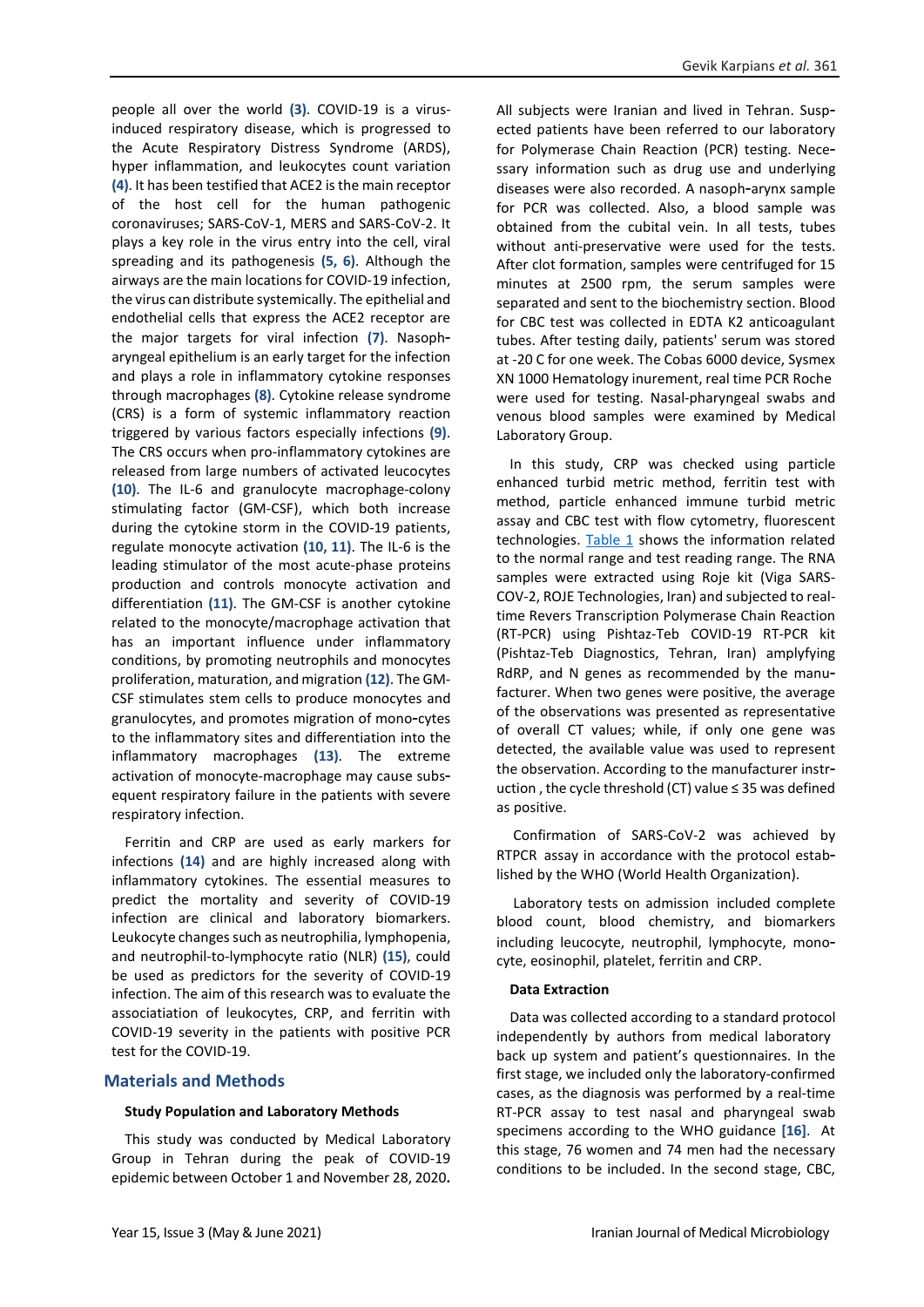biochemistry results, and the questionnaire completed by the patient were evaluated in terms of epidemiological information. We considered patient demographic characteristics including age and gender, comorbidities such as hypertension, diabetes, cardiovascular disease, respiratory disease, blood group, clinical symptoms including fever, respiratory, and digestive symptoms. In the third stage, subjects were screened and those lacking baseline examination data (n=10) were excluded. At this stage, it was determined that 70 women and 70 men had the necessary conditions to be examined. Data was analyzed in terms of various variables such as age, weight, blood group, leukocyte parameters, neutronphil lymphocyte ratio (NLR), CRP, and ferritin tests. For a comparison with healthy individuals, we collected CBC, CRP, and Ferritin tests results from 140 healthy Iranian individual from Medical laboratory data base system.

#### **Statistical Analysis**

Determining sample size for research activities provided by Cochran (d=0.05). The Statistical Package for Social Sciences (SPSS), version 24, (SPSS Inc., Chicago, IL, USA) was used for data analysis. Descriptive statistics were performed to describe data. Categorical variables were reported through frequencies (percentages) and continuous variables were presented as a mean (SD) or median and range. For inferential statistical methods, independent t-test was conducted. The significance level was considered as P-value<0.05 in all analysis.

#### <span id="page-2-0"></span>**Table 1.** Characteristics of the parameter, reference range (adult group) and methods

| <b>Parameter</b>                                       | <b>Reference Range</b> | <b>Methods</b>                               |  |  |
|--------------------------------------------------------|------------------------|----------------------------------------------|--|--|
| WBC (1000/µL)                                          | $3.5 - 10.5$           |                                              |  |  |
| Neutrophil $(10^9 / L)$                                | $30 - 70$              |                                              |  |  |
| Lymphocyte $(10^9 / L)$                                | $20 - 50$              | Flow cytometry, fluorescent technologies     |  |  |
| Monocyte $(10^9 / L)$                                  | $4 - 11$               |                                              |  |  |
| Eosinophil $(10^9 / L)$                                | $0 - 5$                |                                              |  |  |
| Basophile $(10^9 / L)$<br>$\leq 1$                     |                        |                                              |  |  |
| CRP (mg/L)                                             | < 5                    | Particle enhanced turbid metric assay        |  |  |
| Male: $24 - 330$<br>Ferritin (ng/mL)<br>Female: 11-307 |                        | Particle enhanced immune turbid metric assay |  |  |
| <b>NLR</b><br>< 4.5                                    |                        | Neutrophil lymphocyte ratio                  |  |  |

# **Results**

The mean age in women was 41.5 (23-60) years and 45.3 (22-68) years in men. Blood groups +O and +A had the highest prevalence in patients. Overall, 46% of patients had blood group +O and 38% +A. The most important clinical symptoms recorded by patients in the questionnaire were general symptoms, fever and headache, respiratory symptoms such as dry cough, gastrointestinal symptoms and anosmia and ageusia. Fever and headache (46.6% and 41.6%, respectively) were the most common symptoms in patients. Meanwhile, 12% of people complained of anosmia and ageusia.

As for laboratory findings, in 15 patients (10.7%), CRP value was more than 5 mg/L. These 15 people had lung involvement and respiratory symptoms. Analysis of patients' serum ferritin data showed that only 4 patients (2.8%) had ferritin above the normal range.

Blood parameters including white blood cell count, differential white blood cell count and neutrophil to lymphocyte ratio (NLR) were also studied in both patients and control group. According to **Table 2**, the mean number of white blood cell count in both men and women increased compared with the control group. White blood cell count was more than 10.5×1000/µL in 19 patients (13.57%), and only 2.8% of patients had leukopenia. Neutrophil Lymphocyte Ratio analysis for each COVID-19 patient revealed that 19.3% had an NLR greater than 4.5.

Besides, the mean number of monocytes in both male and female subjects of patients group was increased dramatically in comparison with control group (*P*=0.04).

[Figure 1](#page-3-0) illustrates the abnormality of Monocyte, Neutrophil, Lymphocyte, ferritin, and CRP parameters in COVID-19 patients in this study. It was found that monocyte count was changed more than other parameters, in patients. Also, according to the bar chart, ferritin had the fewest changes.

<span id="page-2-1"></span>**Table 2.** Patient's symptoms, biochemistry serum tests, and leukocytes parameters in COVID-19 patients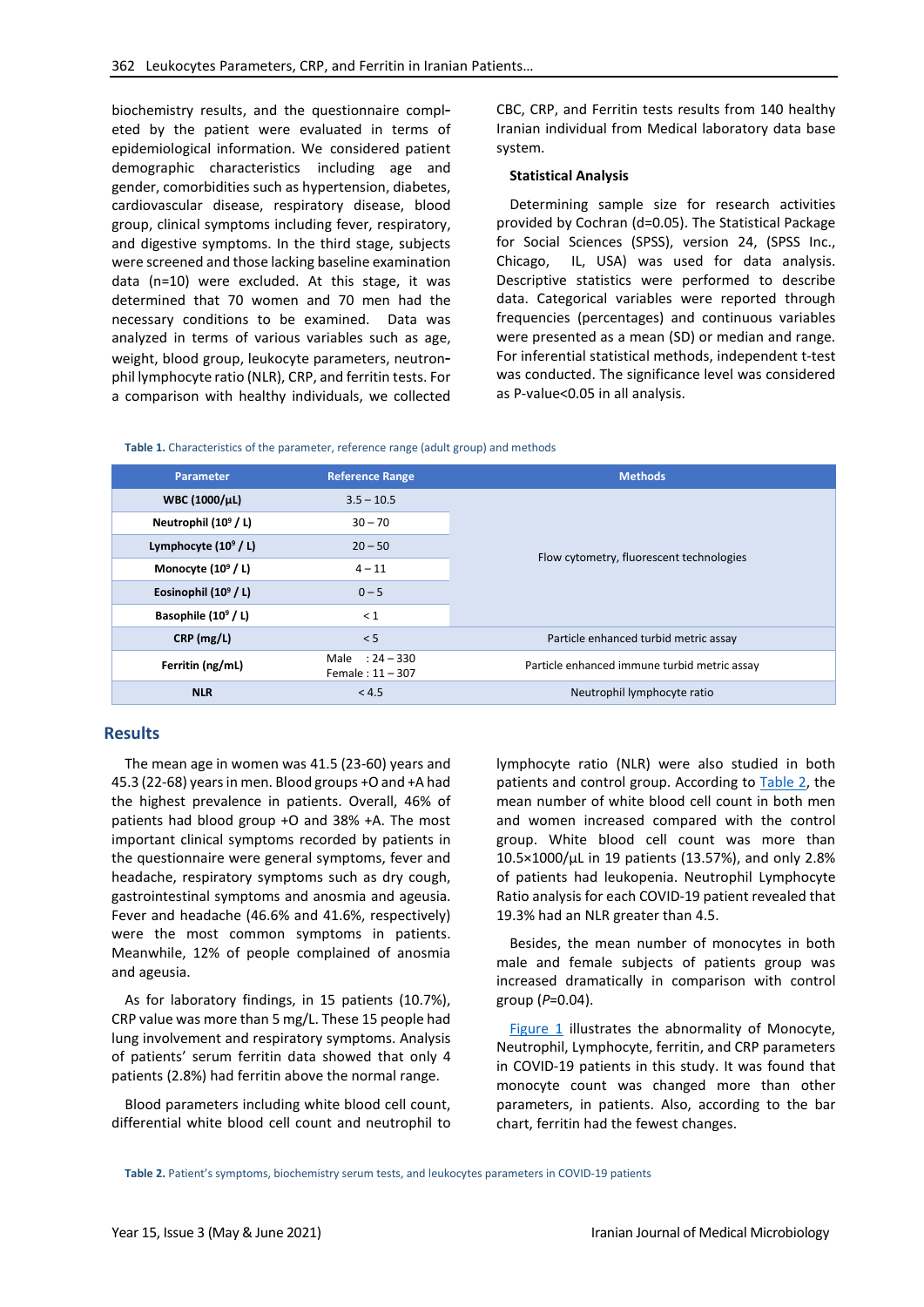| Leukocytes analysis         |               |              |         |              |              |         |  |
|-----------------------------|---------------|--------------|---------|--------------|--------------|---------|--|
|                             | Female (n=70) | Female(n=70) |         | Male (n=70)  | $male(n=70)$ |         |  |
| <b>Parameters</b>           | Median (SD)   | Median(SD)   | P-value | Median (SD)  | Median(SD)   | P-value |  |
|                             | $COVID19 (+)$ | Control      |         | $COVID19(+)$ | Control      |         |  |
| <b>WBC</b>                  | 7.8(2.2)      | 7.1(1.4)     | 0.9     | 8.3(2.5)     | 7.2(1.2)     | 0.9     |  |
| $(1000/\mu L)$              |               |              |         |              |              |         |  |
| Neutrophil<br>$(x10^9 / L)$ | 56.6 (10.4)   | 53.3(5.4)    | 0.4     | 55.40 (10.5) | 51.7(4.8)    | 0.4     |  |
| Lymphocyte<br>$(x10^9 / L)$ | 26.3(10)      | 37.1(4.3)    | 0.6     | 26.8(9.0)    | 38.4(4.5)    | 0.8     |  |
| <b>NLR</b>                  | 2.8(1.8)      | 1.4(0.3)     | 0.6     | 2.6(1.7)     | 1.3(0.3)     | 0.7     |  |
| Monocyte<br>$(x10^9 / L)$   | 13.9(2.2)     | 5.3(1.2)     | 0.04    | 13.6(3.0)    | 5.4(1.2)     | 0.04    |  |
| Acute phase protein         |               |              |         |              |              |         |  |
|                             | Female (n=70) | Female(n=70) |         | Male (n=70)  | $male(n=70)$ |         |  |
| <b>Test</b>                 | Median(SD)    | Median(SD)   | P-value | Median (SD)  | Median(SD)   | P-value |  |
|                             | $COVID19(+)$  | Control      |         | $COVID19(+)$ | Control      |         |  |
| <b>CRP</b>                  | 3.2(3.9)      | 2.2(1.1)     | 0.008   | 4.5(4.1)     | 2.9(1.6)     | 0.9     |  |
| (mg/L)                      |               |              |         |              |              |         |  |
| Ferritin (ng/mL)            | 140(87)       | 138(81)      | 4.0     | 168(72)      | 157(61)      | 0.6     |  |



<span id="page-3-0"></span>**Figure 1**. Percentage of abnormality of Monocyte, Neutrophil, Lymphocyte, ferritin, and CRP parameters in COVID-19 patients in this study.

# **Discussion**

The number of COVID-19 patients is increasing globally, and asymptomatic patients are one of the main sources of infection spread **(17-19)**. Different biomarkers such as CRP and ferritin have been recognized for this disease severity **(20)**. CRP which is correlated with the level of inflammation can be served as an early marker of infection **(21, 22)**. It is an acute-phase protein and its concentration level is not affected by the factors such as sex, age, and physical condition **(23)**. CRP levels can be used for the early diagnosis of pneumonia, and the patients with severe pneumonia have shown high levels of CRP [24]. Our study findings were consistent with the recent publiccations **(24-26)**, which showed that the CRP level on admission was a sensitive and early indicator for the COVID-19 severity. Our results highlighted that 10.7% of the patients had CRP levels higher than 5 mg/L and they had respiratory involvement. CRP levels were positively correlated with the lung lesion and disease severity **(27)**. This suggests that, CRP level could be used as an indicator of disease severity in the early stage of COVID-19.

In our study, only 2.80% of patients had higher ferritin levels than the normal reference range. In studies on ferritin levels in COVID-19 patients, only in patients with acute conditions, ferritin levels were very high. In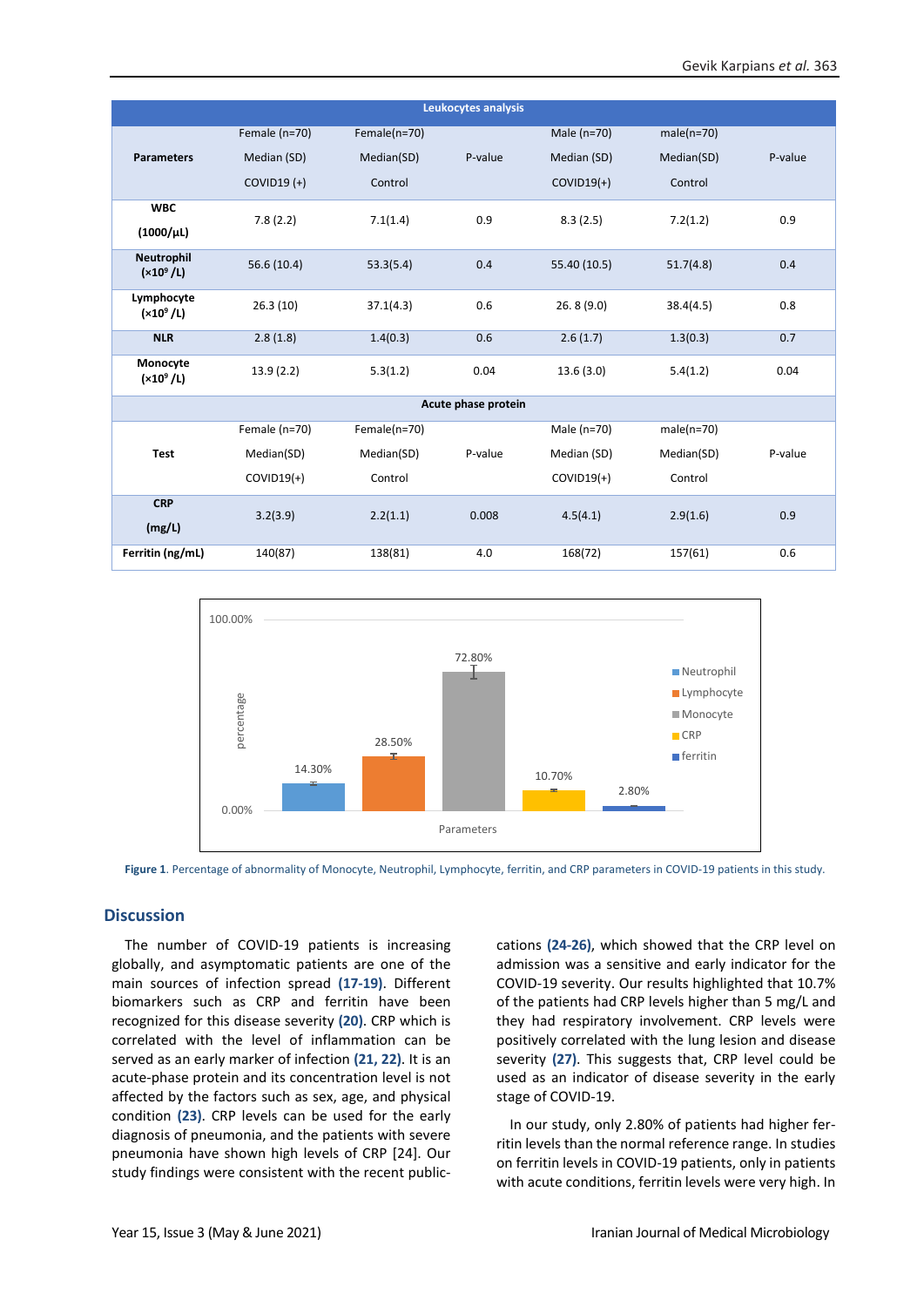one study with twenty COVID-19 patients, it was found that individuals with severe and very severe COVID-19 infection exhibited increased serum ferritin level **(28)**. Chen *et al.* analyzed the clinical characteristics of 99 patients and reported that 63 of them had serum ferritin levels above the normal range **(29)**.

One of the main specifications of ARDS is cytokine storm, which is a lethal excessive systemic inflammatory response, caused by the production of high levels of pro-inflammatory cytokines, such as TNFα, IL6, IFNα, IL1β, IFNγ, IL18 and IL12 **(30)**.

The COVID-19 patients have shown the lowest and te highest counts of lymphocytes and neutrophils, respectively **(25)**. Several studies have confirmed that increased pro-inflammatory cytokines and dysregulation of the immune response may play a critical role in lymphopenia induction, which is one of the hallmarks of severe SARS-CoV-2 infection **(31)**.

In this study it was found that the average number of neutrophils in patients with COVID-19 was increased. Among them, 14.30% had neutrophil counts higher than 70  $\times$  10<sup>9</sup>, while the average number of lymphocytes in these patients decreased and 28.5% of patients had a lymphocyte count less than 20 ×10<sup>9</sup>. As in other studies, an increase in neutrophils and a decrease in lymphocytes have been observed in patients with COVID-19.

Neutrophil-to-lymphocyte ratio (NLR) is a simple and good marker to assess the inflammatory status **(15)**. A number of studies have stated that NLR, which is a clinical inflammation biomarker is augmented which is predictive of severe illness in the early stage of SARS-CoV-2 infection **(32)**. Wang *et al.* also showed that several patients with COVID-19 infection have a rising neutrophil count and a falling lymphocyte count during severe phase of this infection **(33)**. Overall, in our study 19.3% of patients had higher NLR than normal reference range.

In the present study, based on the analysis of monocytes results, we found significant increases in

monocytes count in COVID-19 patients. According to the results the average number of monocytes increased and 78.4% of them had monocyte counts higher than normal reference interval range  $11 \times 10^9$ . Our findings were consistent with the recent publications, which indicated that monocyte may be a sensitive marker for rapid triage of patients suspected to COVID-19 infection **(34)**. Monocytes and macrophages play significant role in operating early inflammatory reactionsby the innate immune system **(35)**. Zhang et al., provided important data highlighting the potential contribution of monocytes to the viral cytokine storm during SARS-COV-2 infection. They also suggested a possible role of shifts in the monocyte subpopulations in mediating severity of the disease **(36)**.

# **Conclusion**

COVID-19 is a respiratory disease induced by SARS-COV-2 virus and may progress to ARDS, hyper inflammation, and leukocytes count changes. White blood cells and acute phase proteins provide a window on the systemic immune response. In the present study, based on the analysis obtained from 140 Iranian patients with COVID-19 we analyzed biochemistry parameters and white blood cell count in COVID-19 positive patients. The purpose of this study was to evaluate acute phase proteins and white blood cells according to routine tests. We found significant increases in monocyte count, meanwhile lymphopenia was observed in patients. Besides, in patients with respiratory symptoms, CRP was significantly higher than normal reference range.

#### **Acknowledgment**

The authors would like to thank Mr. Ahmad Omran the management of medical laboratory Group for his kindly efforts.

#### **Conflict of Interest**

The authors declare no conflict of interest.

# **Referance**

- 1. Abdollahi A, Mahmoudi-Aliabadi M, Mehrtash V, Jafarzadeh B, Salehi M. The Novel Coronavirus SARS-CoV-2 Vulnerability Association with ABO/Rh Blood Types. Iran J Pathol. 2020;15(3):156-60. [\[DOI:10.30699/ijp.2020.125135.2367\]](https://doi.org/10.30699/ijp.2020.125135.2367)
- 2. Danesh F, GhaviDel S, Piranfar V. Coronavirus: Discover the Structure of Global Knowledge, Hidden Patterns & Emerging Events. J Adv Med Biomed Res.

2020;28(130):253-64. [\[DOI:10.30699/jambs.28.130.253\]](https://doi.org/10.30699/jambs.28.130.253)

- 3. Jalali Nadoushan M, Ahmadi S, Jalali Nadoushan P. Serology Testing for SARS-CoV-2: Benefits and Challenges. Iran J Pathol. 2020;15(3):154-5. [\[DOI:10.30699/ijp.2020.39841\]](https://doi.org/10.30699/ijp.2020.39841)
- 4. Mehta P, McAuley DF, Brown M, Sanchez E, Tattersall RS, Manson JJ. COVID-19: consider cytokine storm syndromes and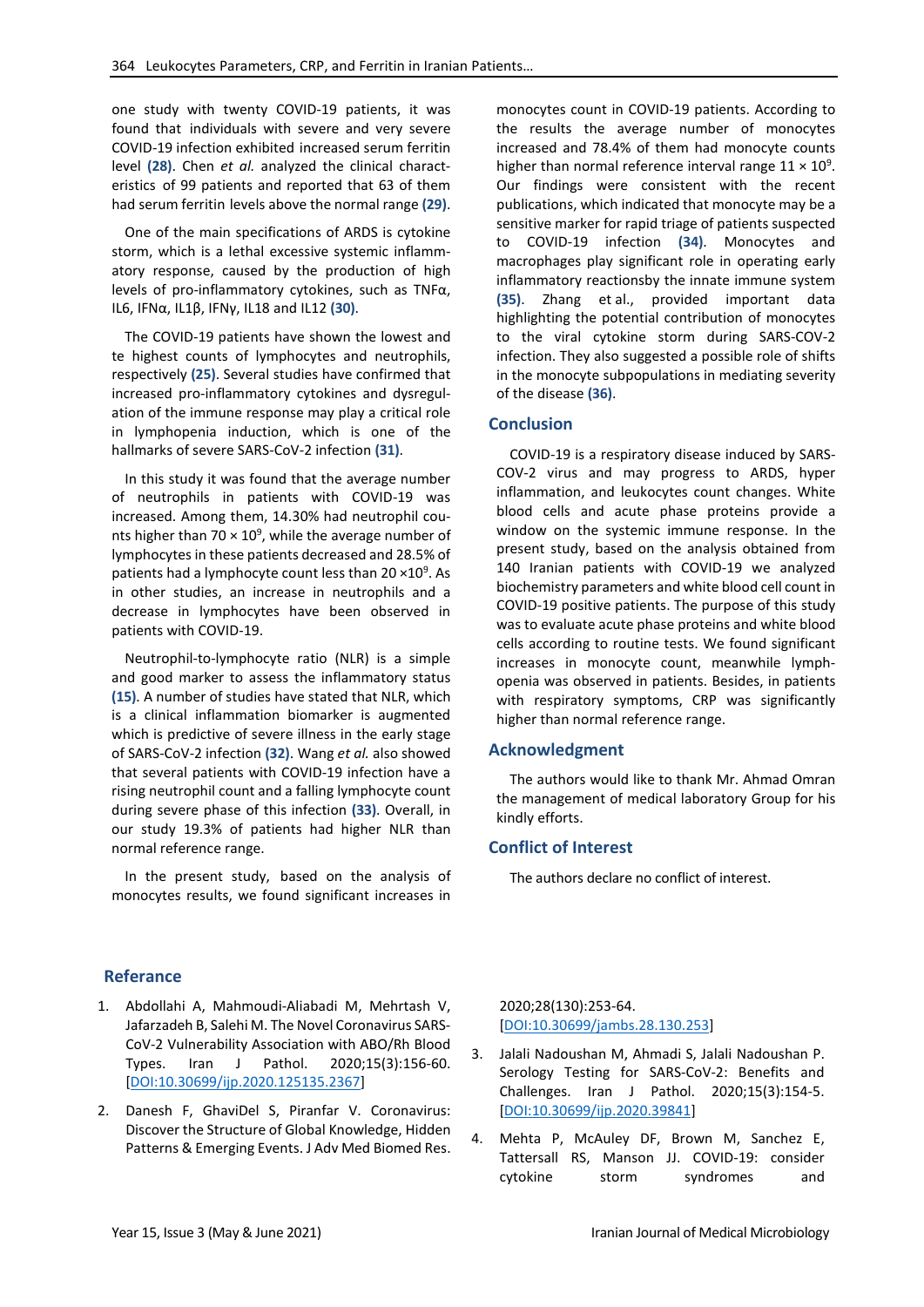immunosuppression. The Lancet. 2020;395(10229):1033-4. [\[DOI:10.1016/S0140-](https://doi.org/10.1016/S0140-6736(20)30628-0) [6736\(20\)30628-0\]](https://doi.org/10.1016/S0140-6736(20)30628-0)

- 5. Wu Z, McGoogan JM. Characteristics of and Important Lessons From the Coronavirus Disease 2019 (COVID-19) Outbreak in China: Summary of a Report of 72 314 Cases From the Chinese Center for Disease Control and Prevention. JAMA. 2020;323(13):1239-42. [\[DOI:10.1001/jama.2020.2648\]](https://doi.org/10.1001/jama.2020.2648)
- 6. Mirsadraee S, Pourabdollah Toutkaboni M, Bakhshayeshkaram M, Rezaei Ms, Askari E, Haseli S, et al. Radiological and Laboratory Findings of Patients with COVID-19 Infection at the Time of Admission. Iran J Pathol. 2020;16(2):137-43. [\[DOI:10.30699/ijp.2020.128909.2415\]](https://doi.org/10.30699/ijp.2020.128909.2415)
- 7. Madjid M, Safavi-Naeini P, Solomon SD, Vardeny O. Potential Effects of Coronaviruses on the Cardiovascular System: A Review. JAMA Cardiol. 2020;5(7):831-40. [\[DOI:10.1001/jamacardio.2020.1286\]](https://doi.org/10.1001/jamacardio.2020.1286)
- 8. Tang N, Li D, Wang X, Sun Z. Abnormal coagulation parameters are associated with poor prognosis in patients with novel coronavirus pneumonia. J Thromb Haemost. 2020;18(4):844-7. [\[DOI:10.1111/jth.14768\]](https://doi.org/10.1111/jth.14768)
- 9. Tkacova R. Systemic inflammation in chronic obstructive pulmonary disease: may adipose tissue play a role? Review of the literature and future perspectives. Mediators Inflamm. 2010;2010:585989. [\[DOI:10.1155/2010/585989\]](https://doi.org/10.1155/2010/585989)
- 10. Costela-Ruiz VJ, Illescas-Montes R, Puerta-Puerta JM, Ruiz C, Melguizo-Rodríguez L. SARS-CoV-2 infection: The role of cytokines in COVID-19 disease. Cytokine Growth Factor Rev. 2020;54:62-75. [\[DOI:10.1016/j.cytogfr.2020.06.001\]](https://doi.org/10.1016/j.cytogfr.2020.06.001)
- 11. Hadjadj J, Yatim N, Barnabei L, Corneau A, Boussier J, Smith N, et al. Impaired type I interferon activity and inflammatory responses in severe COVID-19 patients. Science. 2020;369(6504):718-24. [\[DOI:10.1126/science.abc6027\]](https://doi.org/10.1126/science.abc6027)
- 12. Kim WK, McGary CM, Holder GE, Filipowicz AR, Kim MM, Beydoun HA, et al. Increased Expression of CD169 on Blood Monocytes and Its Regulation by Virus and CD8 T Cells in Macaque Models of HIV Infection and AIDS. AIDS Res Hum Retroviruses. 2015;31(7):696-706. [\[DOI:10.1089/aid.2015.0003\]](https://doi.org/10.1089/aid.2015.0003)
- 13. Bourgoin P, Lediagon G, Arnoux I, Bernot D, Morange PE, Michelet P, et al. Flow cytometry evaluation of infection-related biomarkers in febrile subjects in the emergency department. Future Microbiol. 2020;15:189-201. [\[DOI:10.2217/fmb-](https://doi.org/10.2217/fmb-2019-0256)[2019-0256\]](https://doi.org/10.2217/fmb-2019-0256)

14. Sharma V, Bryant C, Montero M, Creegan M, Slike B, Krebs SJ, et al. Monocyte and CD4+ T-cell antiviral and innate responses associated with HIV-1 inflammation and cognitive impairment. Aids. 2020;34(9):1289-301.

[\[DOI:10.1097/QAD.0000000000002537\]](https://doi.org/10.1097/QAD.0000000000002537)

- 15. Conti P, Younes A. Coronavirus COV-19/SARS-CoV-2 affects women less than men: clinical response to viral infection. J Biol Regul Homeost Agents. 2020;34(2):339-43.
- 16. Ural BB, Yeung ST, Damani-Yokota P, Devlin JC, de Vries M, Vera-Licona P, et al. Identification of a nerve-associated, lung-resident interstitial macrophage subset with distinct localization and immunoregulatory properties. Sci Immunol. 2020;5(45):eaax8756. [\[DOI:10.1126/sciimmunol.aax8756\]](https://doi.org/10.1126/sciimmunol.aax8756)
- 17. Tuaillon E, Bolloré K, Pisoni A, Debiesse S, Renault C, Marie S, et al. Detection of SARS-CoV-2 antibodies using commercial assays and seroconversion patterns in hospitalized patients. J Infect. 2020;81(2):e39-e45. [\[DOI:10.1016/j.jinf.2020.05.077\]](https://doi.org/10.1016/j.jinf.2020.05.077)

18. Chevrier S, Zurbuchen Y, Cervia C, Adamo S, Raeber

- ME, de Souza N, et al. A distinct innate immune signature marks progression from mild to severe COVID-19. Cell Rep Med. 2021;2(1):100166. [\[DOI:10.1016/j.xcrm.2020.100166\]](https://doi.org/10.1016/j.xcrm.2020.100166)
- 19. Michel M, Malergue F, Belkacem IA, Bourgoin P, Morange P-E, Arnoux I, et al. An ultra-sensitive, ultra-fast whole blood monocyte CD169 assay for COVID-19 screening. medRxiv. 2020:2020.10.22.20215749. [\[DOI:10.1101/2020.10.22.20215749\]](https://doi.org/10.1101/2020.10.22.20215749)
- 20. Michlmayr D, Kim E-Y, Rahman AH, Raghunathan R, Kim-Schulze S, Che Y, et al. Comprehensive Immunoprofiling of Pediatric Zika Reveals Key Role for Monocytes in the Acute Phase and No Effect of Prior Dengue Virus Infection. Cell Rep. 2020;31(4):107569. [\[DOI:10.1016/j.celrep.2020.107569\]](https://doi.org/10.1016/j.celrep.2020.107569)
- 21. Raesi A, Saedi Dezaki E, Moosapour H, Saeidifard F, Habibi Z, Rahmani F, et al. Hypocalcemia in COVID-19: A Prognostic Marker for Severe Disease. Iran J Pathol. 2020;16(2):144-53. [\[DOI:10.30699/ijp.2020.130491.2442\]](https://doi.org/10.30699/ijp.2020.130491.2442)
- 22. Sproston NR, Ashworth JJ. Role of C-Reactive Protein at Sites of Inflammation and Infection. Front Immunol. 2018;9:754-. [\[DOI:10.3389/fimmu.2018.00754\]](https://doi.org/10.3389/fimmu.2018.00754)
- 23. Bourgoin P, Soliveres T, Barbaresi A, Loundou A, Belkacem IA, Arnoux I, et al. CD169 and CD64 could help differentiate bacterial from COVID-19 or other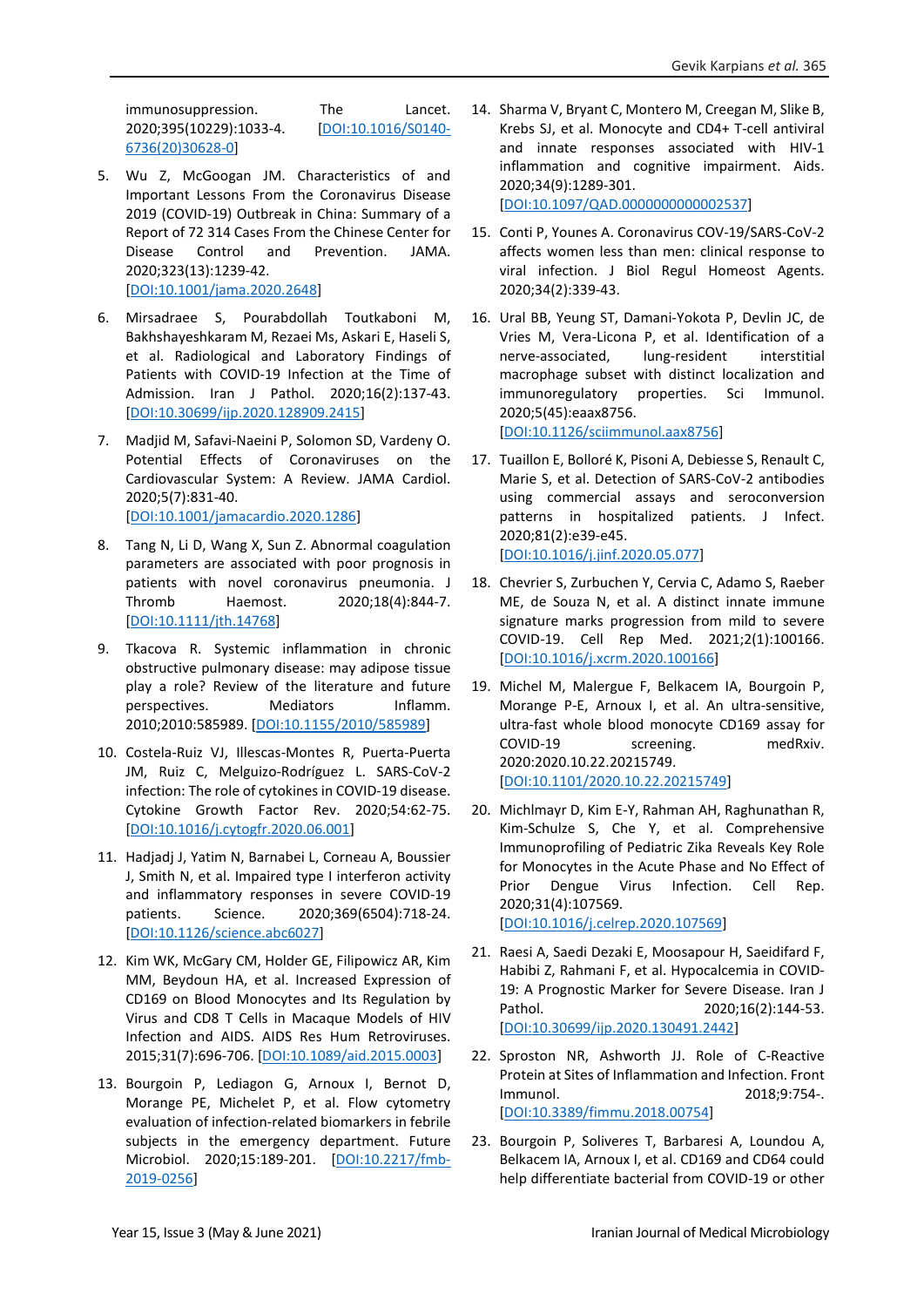viral infections in the Emergency Department. Cytometry A. 2021;99(5):435-45. [\[DOI:10.1002/cyto.a.24314\]](https://doi.org/10.1002/cyto.a.24314)

- 24. Gewurz H, Mold C, Siegel J, Fiedel B. C-reactive protein and the acute phase response. Adv Intern Med. 1982;27:345-72. [\[DOI:10.1080/21548331.1982.11702332\]](https://doi.org/10.1080/21548331.1982.11702332)
- 25. Ahnach M, Zbiri S, Nejjari S, Ousti F, Elkettani C. Creactive protein as an early predictor of COVID-19 severity. J Med Biochem. 2020;39(4):500-7. [\[DOI:10.5937/jomb0-27554\]](https://doi.org/10.5937/jomb0-27554)
- 26. Wang L. C-reactive protein levels in the early stage of COVID-19. Méd Mal Infect. 2020;50(4):332-4. [\[DOI:10.1016/j.medmal.2020.03.007\]](https://doi.org/10.1016/j.medmal.2020.03.007)
- 27. Chalmers S, Khawaja A, Wieruszewski PM, Gajic O, Odeyemi Y. Diagnosis and treatment of acute pulmonary inflammation in critically ill patients: The role of inflammatory biomarkers. World J Critic Care Med. 2019;8(5):59-71. [\[DOI:10.5492/wjccm.v8.i5.74\]](https://doi.org/10.5492/wjccm.v8.i5.74)
- 28. Chen W, Zheng KI, Liu S, Yan Z, Xu C, Qiao Z. Plasma CRP level is positively associated with the severity of COVID-19. Ann Clin Microbiol Antimicrob. 2020;19(1):18. [\[DOI:10.1186/s12941-020-00362-2\]](https://doi.org/10.1186/s12941-020-00362-2)
- 29. Wang G, Wu C, Zhang Q, Wu F, Yu B, Lv J, et al. C-Reactive Protein Level May Predict the Risk of COVID-19 Aggravation. Open Forum Infect Dis. 2020;7(5). [\[DOI:10.1093/ofid/ofaa153\]](https://doi.org/10.1093/ofid/ofaa153)
- 30. Tan C, Huang Y, Shi F, Tan K, Ma Q, Chen Y, et al. Creactive protein correlates with computed tomographic findings and predicts severe COVID-19 early. J Med Virol. 2020;92(7):856-62. [\[DOI:10.1002/jmv.25871\]](https://doi.org/10.1002/jmv.25871)
- 31. Culebras E, Hernández F. ACE2 is on the X chromosome: could this explain COVID-19 gender differences? Eur Heart J. 2020;41(32):3095-. [\[DOI:10.1093/eurheartj/ehaa521\]](https://doi.org/10.1093/eurheartj/ehaa521)
- 32. Dexamethasone in Hospitalized Patients with COVID-19. New England Journal of Medicine. 2020;384(8):693-704. [\[DOI:10.1056/NEJMoa2021436\]](https://doi.org/10.1056/NEJMoa2021436)
- 33. Gianfrancesco M, Hyrich KL, Al-Adely S, Carmona L, Danila MI, Gossec L, et al. Characteristics associated with hospitalisation for COVID-19 in people with rheumatic disease: data from the COVID-19 Global Rheumatology Alliance physician-reported registry. Ann Rheum Dis. 2020;79(7):859-66. [\[DOI:10.1136/annrheumdis-2020-217871\]](https://doi.org/10.1136/annrheumdis-2020-217871)
- 34. Channappanavar R, Perlman S. Evaluation of Activation and Inflammatory Activity of Myeloid Cells During Pathogenic Human Coronavirus Infection. Methods Mol Biol. 2020;2099:195-204. [\[DOI:10.1007/978-1-0716-0211-9\\_15\]](https://doi.org/10.1007/978-1-0716-0211-9_15)
- 35. Conti P, Gallenga CE, Tetè G, Caraffa A, Ronconi G, Younes A, et al. How to reduce the likelihood of coronavirus-19 (CoV-19 or SARS-CoV-2) infection and lung inflammation mediated by IL-1. J Biol Regul Homeost Agents. 2020;34(2):333-8.
- 36. Zhang D, Guo R, Lei L, Liu H, Wang Y, Wang Y, et al. Frontline Science: COVID-19 infection induces readily detectable morphologic and inflammationrelated phenotypic changes in peripheral blood monocytes. J Leukoc Biol. 2021;109(1):13-22. [\[DOI:10.1002/JLB.4HI0720-470R\]](https://doi.org/10.1002/JLB.4HI0720-470R)